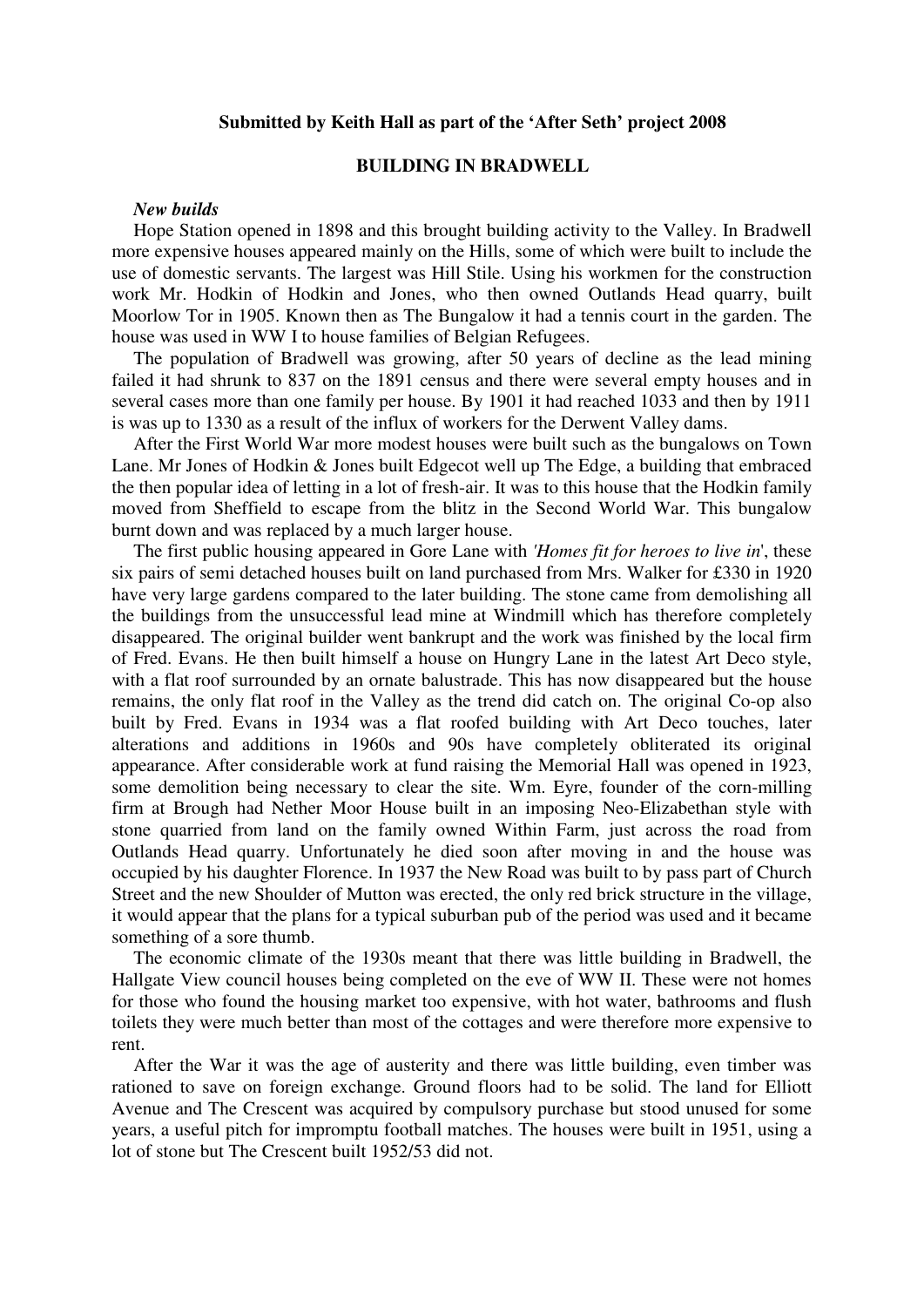The post war housing shortage brought caravan dwellers to Bradwell, not as holiday makers but permanent inhabitants to a field on Hungry lane above Heatherlea. It was comprised of caravans old and new and wooden huts, the newly created National Park Authority took exception to this and the site was cleared. The fire station was built in 1957 and still functions despite threats, the police house of the same year has become a private house, are we now more law abiding?

Macmillan's *'You've never had it so good*' slogan of 1959 ushered in a period of economic expansion and Bradwell enthusiastically joined in, more houses were built in the following decade than ever before or since, 70 houses being built. Building activity in the 1970s was quite as prolific with 80 houses being built. The first old peoples' accommodation was built at Springhead in 1962. More bungalows were built at Wortley Court in 1971 and additional ones in 1987. The stock of council houses increased in the 1960s. The Victorian vicarage was sold and a new one built in the grounds in 1987 but the rate of new building slowed in the decade.

In the 1990s Michlow Drive was built by a Housing Association on the last publicly owned land in the village. Attempts have been made since to find land on which 'affordable dwellings' can be built as young couples find Hope Valley houses too expensive. Property prices have other impacts too there are only 33 children in the Infants School.

There has been some demolition in the twentieth century, the row of cottages opposite the White Hart were very early victims and cottages had to be cleared to enable the Memorial Hall to be built. The Post Office and Chip Shop stand on the site demolished shops that had become rather dilapidated. The Royal British Legion building has completely gone from the Butts. Five houses on Towngate and round the corner on the Gutter were subject to a local authority demolition order on  $18<sup>th</sup>$  February 1938 but were not demolished for nearly twenty years, together with an adjoining barn, the stone of which was used to build a house in Taddington. A row of very low cottages at Yard Head has gone, it is now a car park. In Smalldale Cobb Castle was reduced from its three stories to one and the stone used for barn conversion. Three cottages were demolished and the site built on just below New House. A row of cottages on Back Lane that abutted 'By the Way' and appear to have been built on the road have disappeared. Ferndown further up Smalldale is built on the site of two cottages that simply fell down. Lafarge quarry has swallowed up Far Cotes, Nether Cotes, and Ashcote and other property at Smalldale Head has gone. Moorhill stands on the site of the 1909 bungalow demolished as not up to modern standards. Buildings have been removed from the 'Bacca Plac' when it became a playing field these were in the top corner at the junction of Town Lane and Gore Lane and at one time included a traditional caravan, a large barn stood where the entrance is at Town End. For many years up to the 1940s a small gypsy caravan stood at Windy on the now small piece of disused road near the junction, lived in by 'Owd Bez'.

# *Changes of use*

Towards the end of the century there has been a number of buildings whose function has changed, usually to become dwellings. Smalldale Hall Barn has become holiday accomodation and Smalldale Old Hall Barn has been demolished and then rebuilt to appear almost unchanged as part of the living area. Elmtree has incorporated the barn into the house and extended the accommodation. Matchcroft, originally a farm building, was made into two garages and is now a house. New View was also a farm building made into garages, these were knocked down to make way for the house built in 2000.

Cobb Barn is converted from outbuildings. On Netherside one former barn is the N.E.C. Gatehouse and the other has had several uses it was a workshop, then the upper floor was The Liberal Club, The Newburgh Dance Hall. It became the works Social Club and finally an